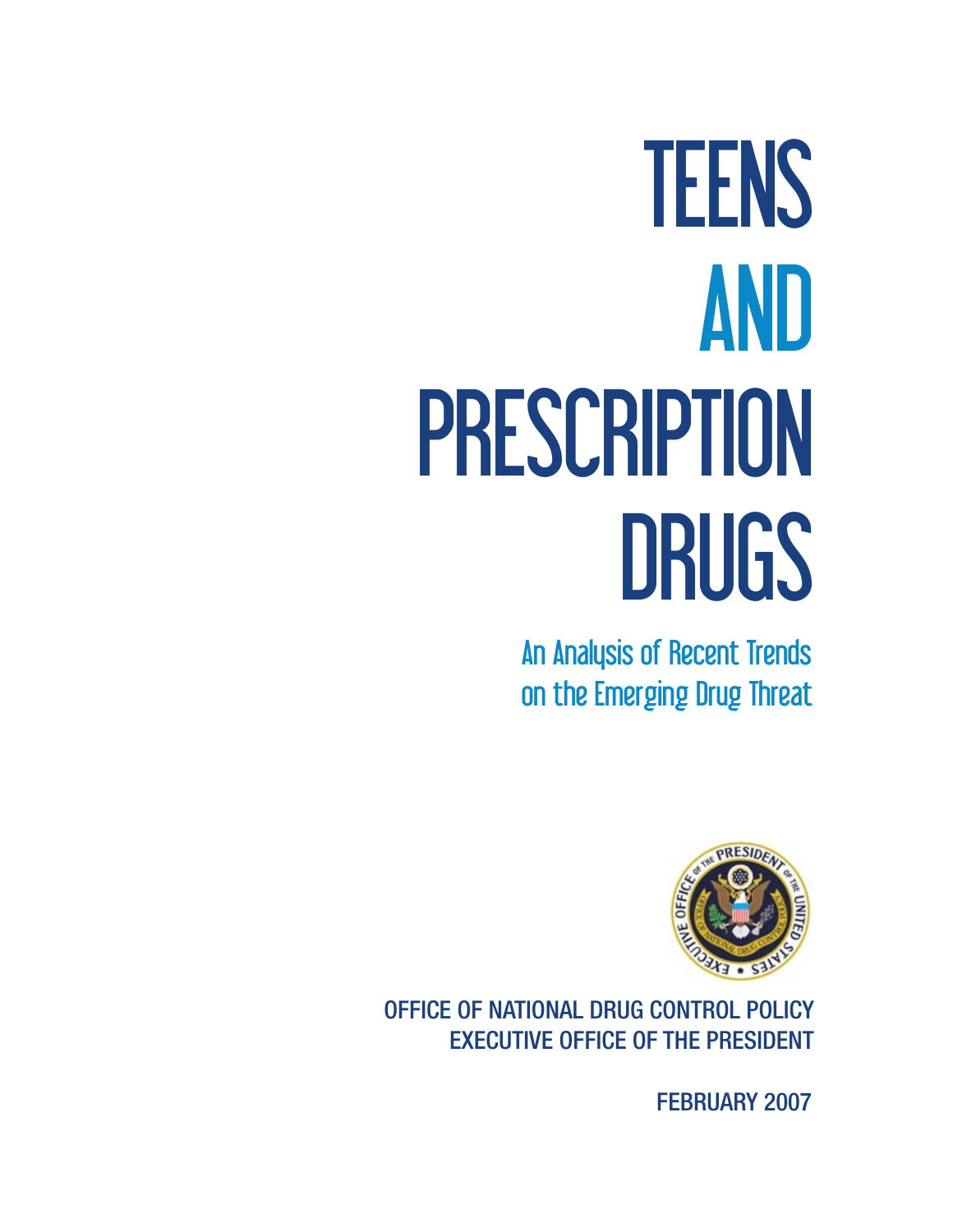# TABLE OF CONTENTS

| <b>Introduction</b>                         |   |
|---------------------------------------------|---|
| Prevalence and Incidence                    | 2 |
| Myth vs. Reality                            | 3 |
| <b>Availability and Accessibility</b>       | 4 |
| <b>Gender Differences</b>                   | 5 |
| Types of Prescription Drugs Abused by Teens | 6 |
| Dependence and Treatment                    |   |
| <b>Appendix: Definitions</b>                | 8 |
| <b>Annotated Reference List</b>             | 9 |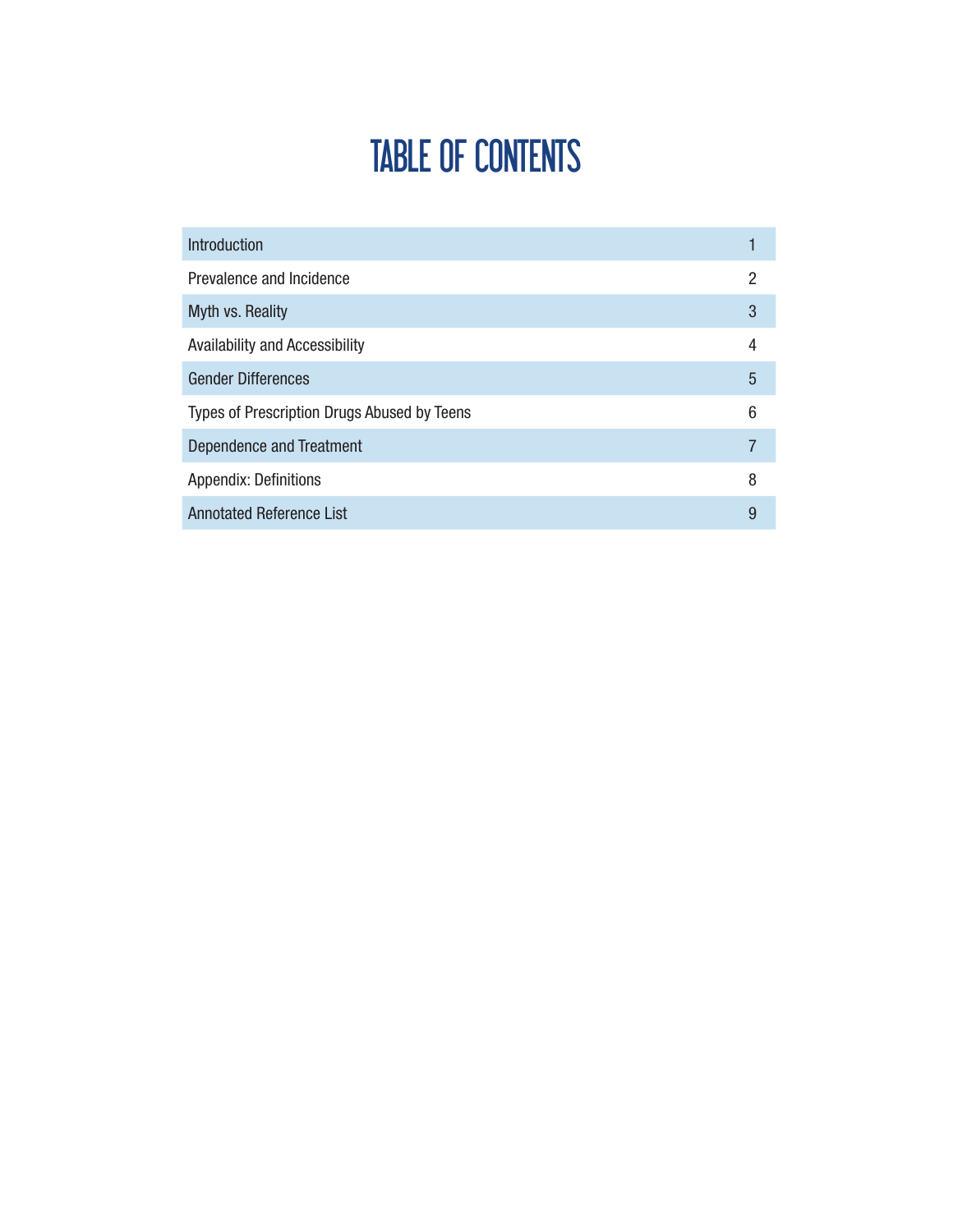# TEENS AND PRESCRIPTION DRUGS

A number of national studies and published reports indicate that the intentional abuse of prescription drugs, such as pain relievers, tranquilizers, stimulants and sedatives, to get high is a growing concern—particularly among teens—in the United States. In fact, among young people ages 12-17, prescription drugs have become the second most abused illegal drug, behind marijuana.

Though overall teen drug use is down nationwide and the percentage of teens abusing prescription drugs is still relatively low compared to marijuana use, there are troubling signs that teens view abusing prescription drugs as safer than illegal drugs and parents are unaware of the problem. This report examines this emerging threat by seeking to identify trends in the intentional abuse of prescription drugs among teens.

## EXECUTIVE SUMMARY Teens are turning away from street drugs and using prescription drugs to get high. New users of prescription drugs have caught up with new users of marijuana. Next to marijuana, the most common illegal drugs teens are using to get high are prescription medications. Teens are abusing prescription drugs because they believe the myth that these drugs provide a medically safe high. The majority of teens get prescription drugs easily and for free, often from friends or relatives. Girls are more likely than boys to intentionally abuse prescription drugs to get high. Pain relievers such as OxyContin and Vicodin are the most commonly abused prescription drugs by teens. Adolescents are more likely than young adults to become dependent on prescription medication.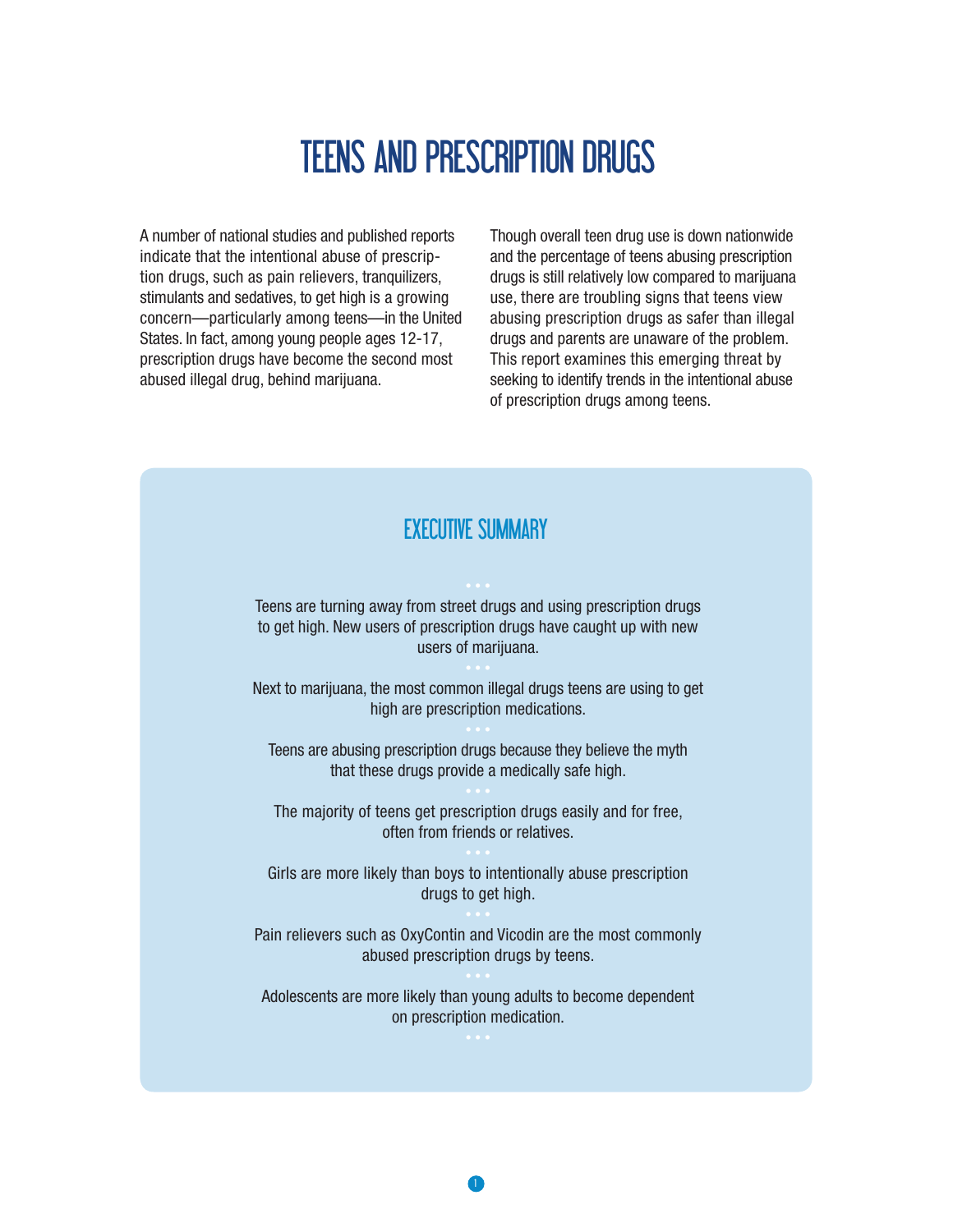## Prevalence and Incidence

Next to marijuana, the most common illegal drugs teens are using to get high are prescription medications. Teens are turning away from street drugs and using prescription drugs to get high. Indeed, new users of prescription drugs have caught up with new users of marijuana.

- For the first time, there are just as many new abusers (12 and older) of prescription drugs as there are for marijuana. (SAMHSA, 2006)
- Among 12-17-year-olds, the gap between new marijuana users and new prescription drug users is shrinking. Between 2003 and 2005, the gap closed by 5.9 percent.

In 2005, the estimated number of 12-17-yearolds who started using prescription drugs in the 12 months prior to the survey was 850,000, compared with 1,139,000 marijuana initiates. In 2003 the estimates were 913,000 for prescription drugs, compared to 1,219,000 marijuana initiates. (NSDUH, 2004 and 2006)

- Three percent, or 840,000 teens ages 12-17, reported current abuse of prescription drugs in 2005, making this illegal drug category the second most abused next to marijuana (7%). (NSDUH, 2006)
- In 2005, 2.1 million teens abused prescription drugs. (NSDUH, 2006)
- Teens ages 12-17 have the second-highest annual rates of prescription drug abuse after young adults (18-25). (SAMHSA, 2006)
- Prescription drugs are the most commonly abused drug among 12-13-year-olds. (NSDUH, 2006)
- Teens (12-17) and young adults (18-25) were more likely than older adults to start abusing prescription drugs in the past year. (SAMHSA, 2006)
- One-third of all new abusers of prescription drugs in 2005 were 12-17-year-olds. (NSDUH, 2006)



## Types of Illicit Drug Use Among Teens Aged 12-17 (Percentage)

2005 National survey on drug use and health, SAMhsa. 2006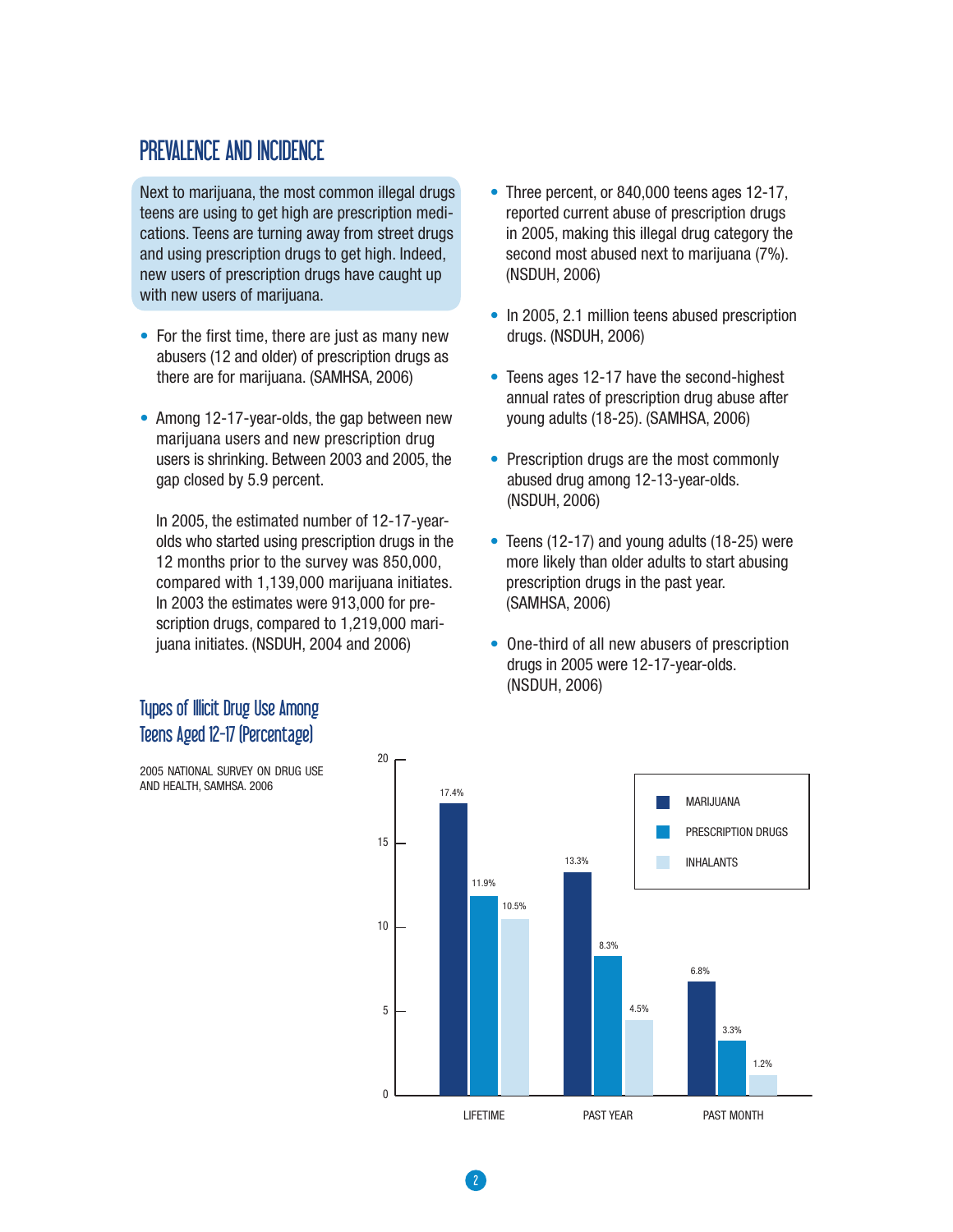## MYTH VS. REALITY

Teens are abusing prescription drugs because they believe the myth that these drugs provide a medically safe high.

- Nearly one in five teens (19% or 4.5 million) report abusing prescription medications that were not prescribed to them. (PATS, 2006)
- Teens admit to abusing prescription medicine for reasons other than getting high, including to relieve pain or anxiety, to sleep better, to experiment, to help with concentration or to increase alertness. (Boyd, McCabe, Cranford and Young, 2006)

• When teens abuse prescription drugs, they often characterize their use of the drugs as "responsible," "controlled" or "safe," with the perception that the drugs are safer than street drugs. (Friedman, 2006)

- More than one-third of teens say they feel some pressure to abuse prescription drugs, and nine percent say using prescription drugs to get high is an important part of fitting in with their friends. (*Seventeen,* 2006)
- Four out of 10 teens agree that prescription medicines are much safer to use than illegal drugs, even if they are not prescribed by a doctor. (PATS, 2006)
- One-third of teens (31% or 7.3 million) believe there's "nothing wrong" with using prescription medicines without a prescription once in a while. (PATS, 2006)
- Nearly three out of 10 teens (29% or 6.8 million) believe prescription pain relievers—even if not prescribed by a doctor—are not addictive. (PATS, 2006)

## Top Five Drugs Used by 12th Graders in the Past Year

Monitoring the future study, the University of michigan. 2006

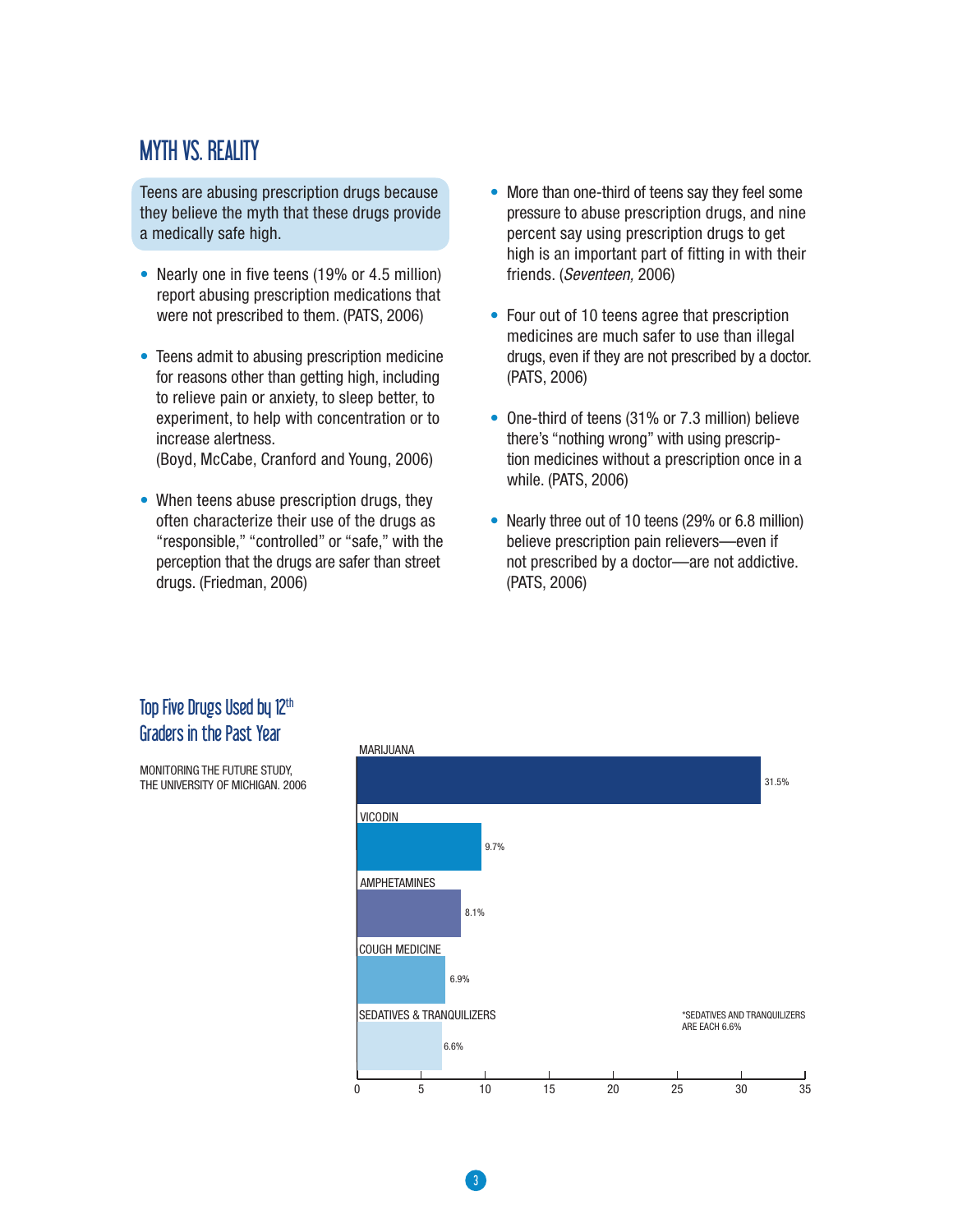## AVAILABILITY AND ACCESSIBILITY

The majority of teens get prescription drugs easily and for free, often from friends and relatives.

- Nearly half (47%) of teens who use prescription drugs say they get them for free from a relative or friend. Ten percent say they buy pain relievers from a friend or relative, and another 10 percent say they took the drugs without asking. (NSDUH, 2006)
- More than three in five (62% or 14.6 million) teens say prescription pain relievers are easy to get from parents' medicine cabinets; half of teens (50% or 11.9 million) say they are easy to get through other people's prescriptions; and more than half (52% or 12.3 million) say prescription pain relievers are "available everywhere." (PATS, 2006)
- The majority of teens (56% or 13.4 million) agree that prescription drugs are easier to get than illegal drugs. (PATS, 2006)
- More teens have been offered prescription drugs than other illicit drugs, excluding marijuana. Fourteen percent of 12-17-year-olds have been offered prescription drugs at some point in their lives, compared to 10 percent of teens who have been offered cocaine, ecstasy (9%), methamphetamine (6%) and LSD (5%). (CASA, 2006)
- 14-year-olds are four times more likely than 13-year-olds to be offered prescription drugs. (CASA, 2006)
- Thirty-nine percent of 14-20-year-olds say it is easy to get prescription drugs online or by phone. Of that total, more girls than boys said it was easy (48% vs. 31%). (TRU, 2006)

Source Where Pain Relievers Were Obtained for Most Recent Nonmedical Past-Year Users Aged 12-17 (Percentage)

2005 National survey on drug use and health, SAMhsa. 2006

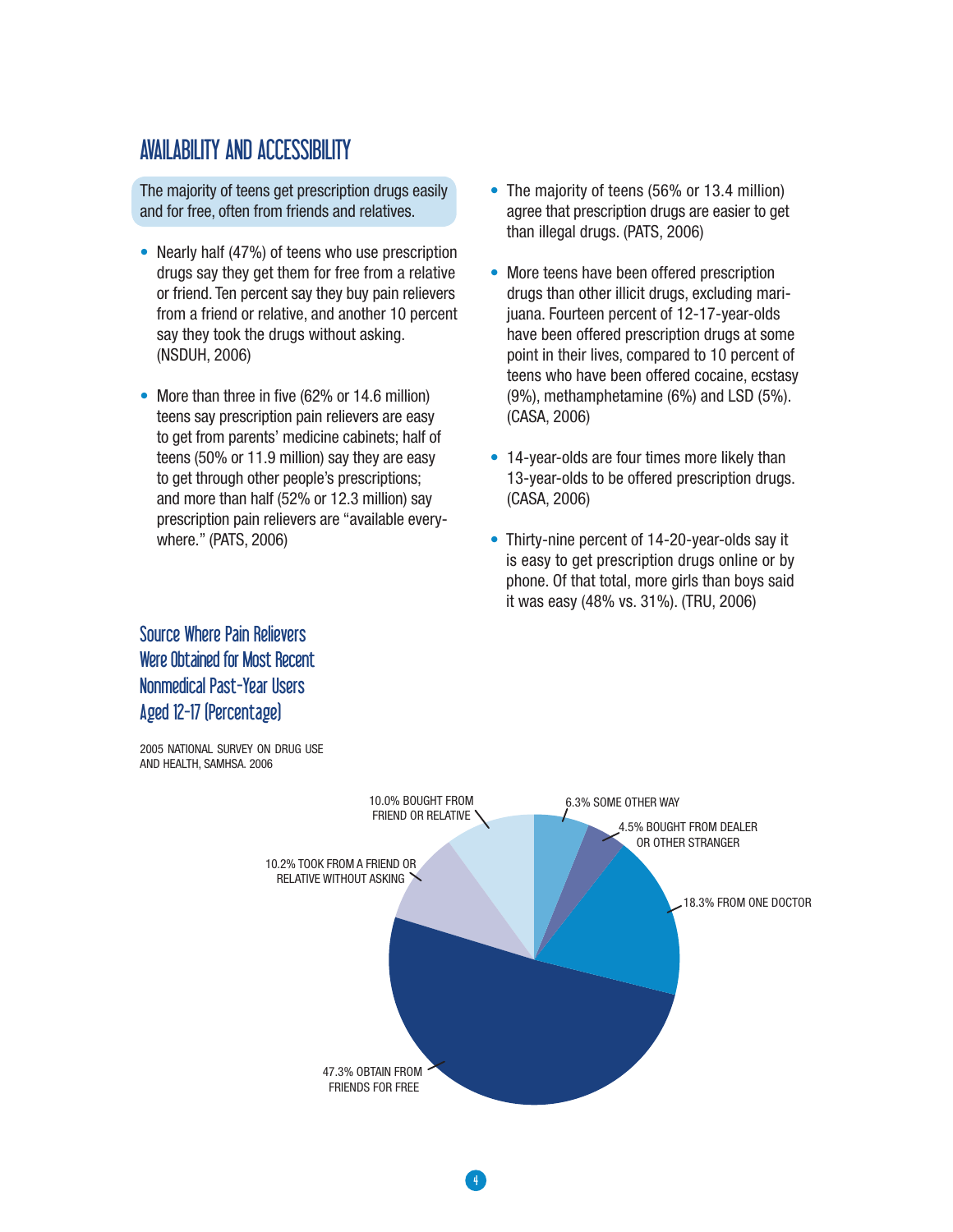## GENDER DIFFERENCES

Girls are more likely than boys to intentionally abuse prescription drugs to get high.

- Among 12-17-year-olds, girls are more likely than boys to have abused prescription drugs (9.9% of girls vs. 8.2% of boys), pain relievers (8.1% vs. 7.0 %), tranquilizers (2.6% vs. 1.9%), and stimulants (2.6% vs. 1.9%) in the past year. (SAMHSA, 2006)
- Among 12-17-year-olds, girls had higher rates of dependence or abuse involving prescription drugs (1.8% for girls and 1.1% for boys), pain relievers (1.4% vs. 0.8%), tranquilizers (0.4% vs. 0.3%) and stimulants (0.5% vs. 0.3%) in the past year. (SAMHSA, 2006)

## Misuse of Prescription Drugs Among Teens Aged 12-17 Lifetime, Past-Year, Past-Month (Percentage)

2005 National survey on drug use and health, SAMhsa. 2006



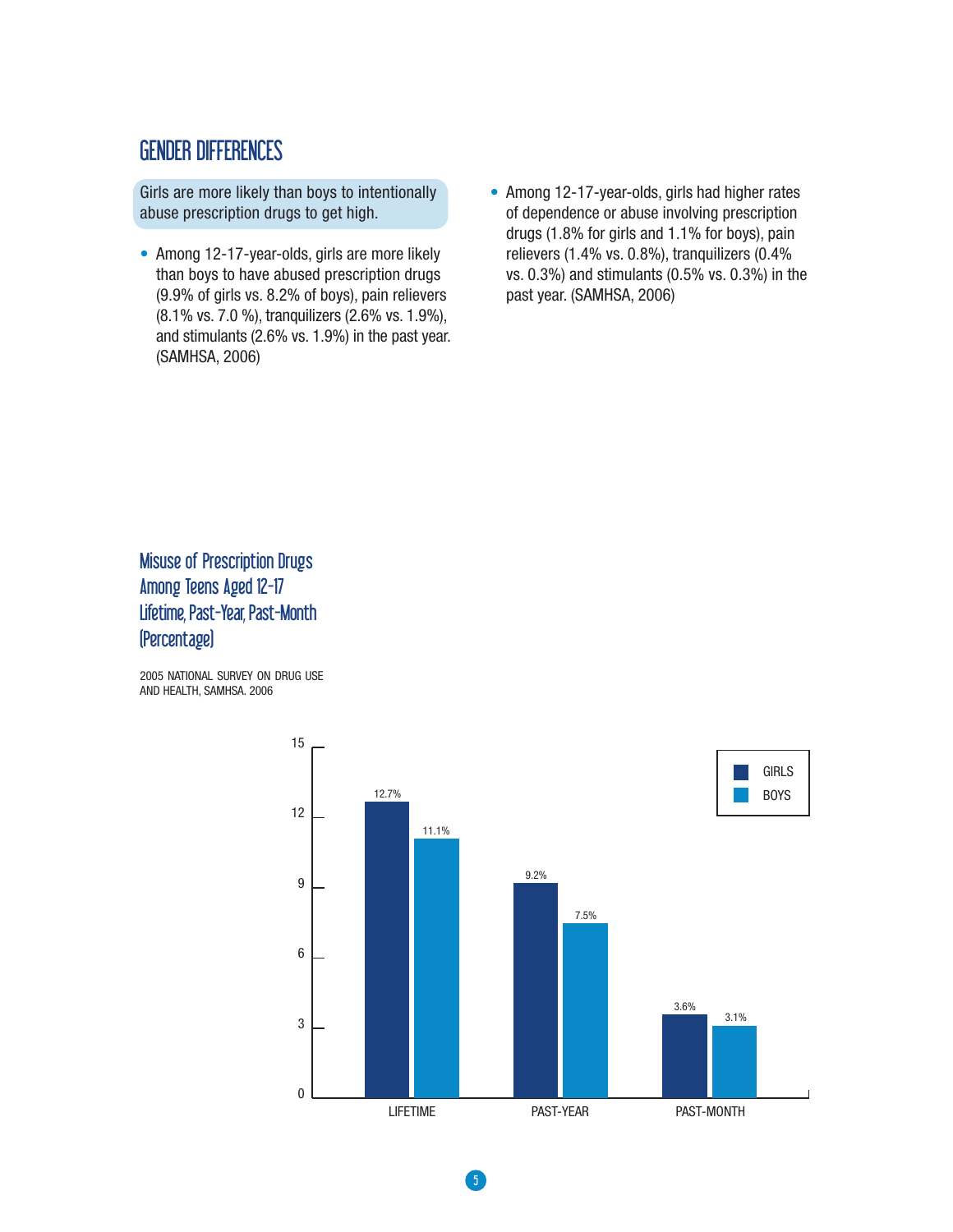## TYPES OF PRESCRIPTION DRUGS ABuSED BY TEENS

Pain relievers such as OxyContin and Vicodin are the most commonly abused prescription drugs by teens.

- Pain relievers are currently the most abused type of prescription drugs by 12-17-year-olds, followed by stimulants, tranquilizers and sedatives. (NSDUH, 2006)
- Past-year use of Vicodin is high among  $8<sup>th</sup>$ ,  $10<sup>th</sup>$  and  $12<sup>th</sup>$  graders, with nearly one in 10 high school seniors using it in the past year. (MTF, 2006)
- On average, almost four percent  $(3.5\%)$  of  $8<sup>th</sup>$ -12<sup>th</sup> graders reported using OxyContin, and six percent reported using Vicodin in the past year. (MTF, 2006)
- In 2006, past-year abuse of OxyContin among 8<sup>th</sup> graders exactly doubled—increasing 100

percent over the last four years (from 1.3% in 2002 to 2.6% in 2006). In 10<sup>th</sup> graders, past-year abuse of OxyContin increased by 26 percent (from 3.0% in 2002, to 3.8% in 2006). (MTF, 2006)

- Five of the top six drugs abused by 12th graders in the past year were prescription drugs or cough and cold medicines. (MTF, 2006)
- Four percent of  $8<sup>th</sup>$  graders, five percent of  $10<sup>th</sup>$ graders, and seven percent of  $12<sup>th</sup>$  graders reported taking medicines with dextromethorphan (DXM) during the past year to get high. (MTF, 2006)
- Almost two out of five teens reported having friends who abused prescription pain relievers and nearly three out of 10 reported having friends who abused prescription stimulants in the past year. (PATS, 2006)



 $\left[\begin{array}{c} 6 \end{array}\right]$ 

## Past-Year Abuse of Oxycontin and Vicodin among 8<sup>th</sup>, 10<sup>th</sup> and 12 th Graders Combined

Monitoring the future study, the University of Michigan**.** 2006

(Percentage)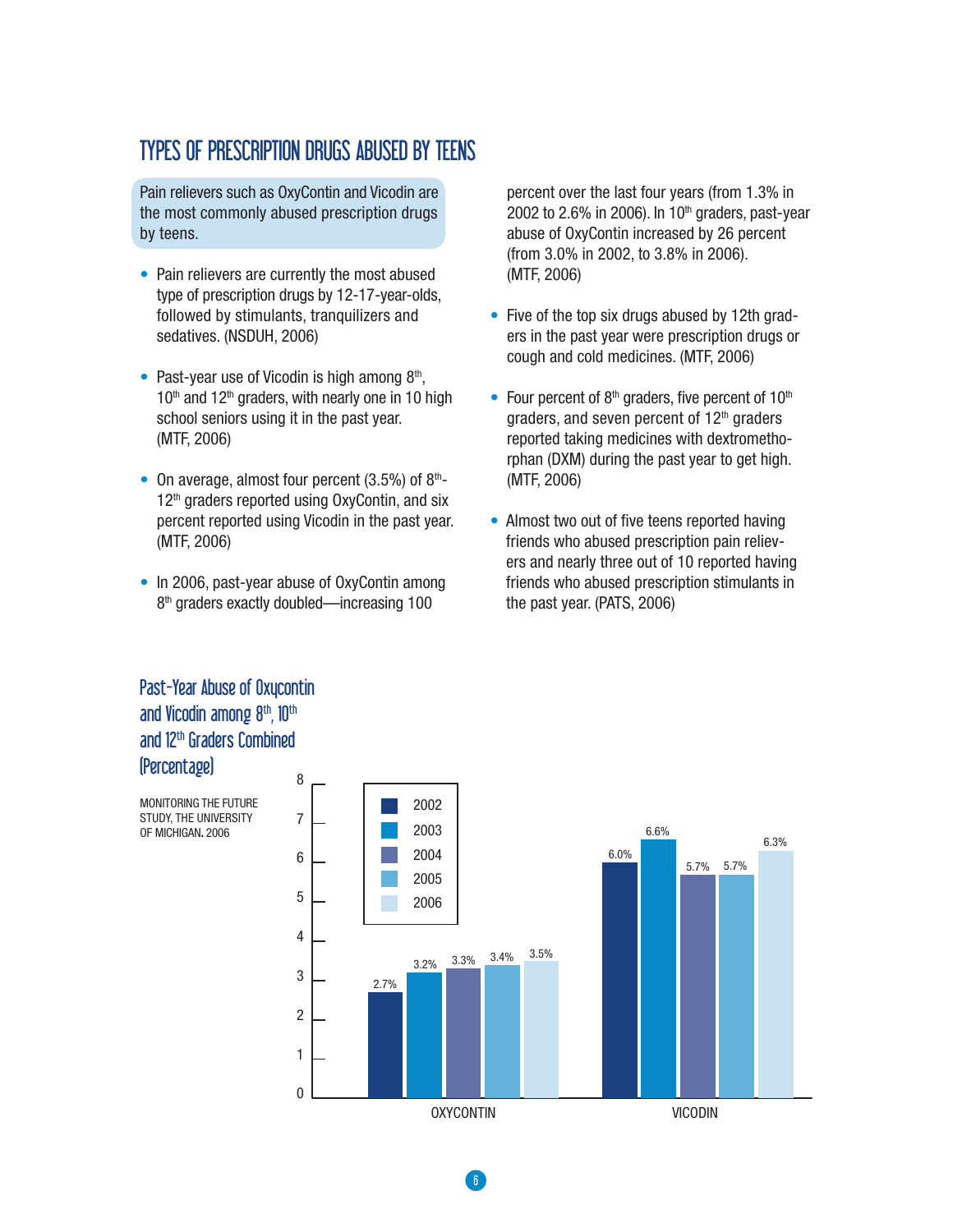## DEPENDENCE AnD TREATMENT

Adolescents are more likely than young adults to become dependent on prescription medication.

- In 2004, more than 29 percent of teens in treatment were dependent on tranquilizers, sedatives, amphetamines and other stimulants. (TEDS, 2004)
- More 12-17-year-olds than young adults (18- 25) (15.9% vs. 12.7%) became dependent on or abused prescription drugs in the past year. (SAMHSA, 2006)
- Abusing prescription drugs for the first time before age 16 leads to a greater risk of dependence later in life. (SAMHSA, 2006)
- In the past year, nearly half (48%) of all emergency department (ED) visits resulting from dextromethorphan abuse were patients 12-20 years old. (DAWN, 2006)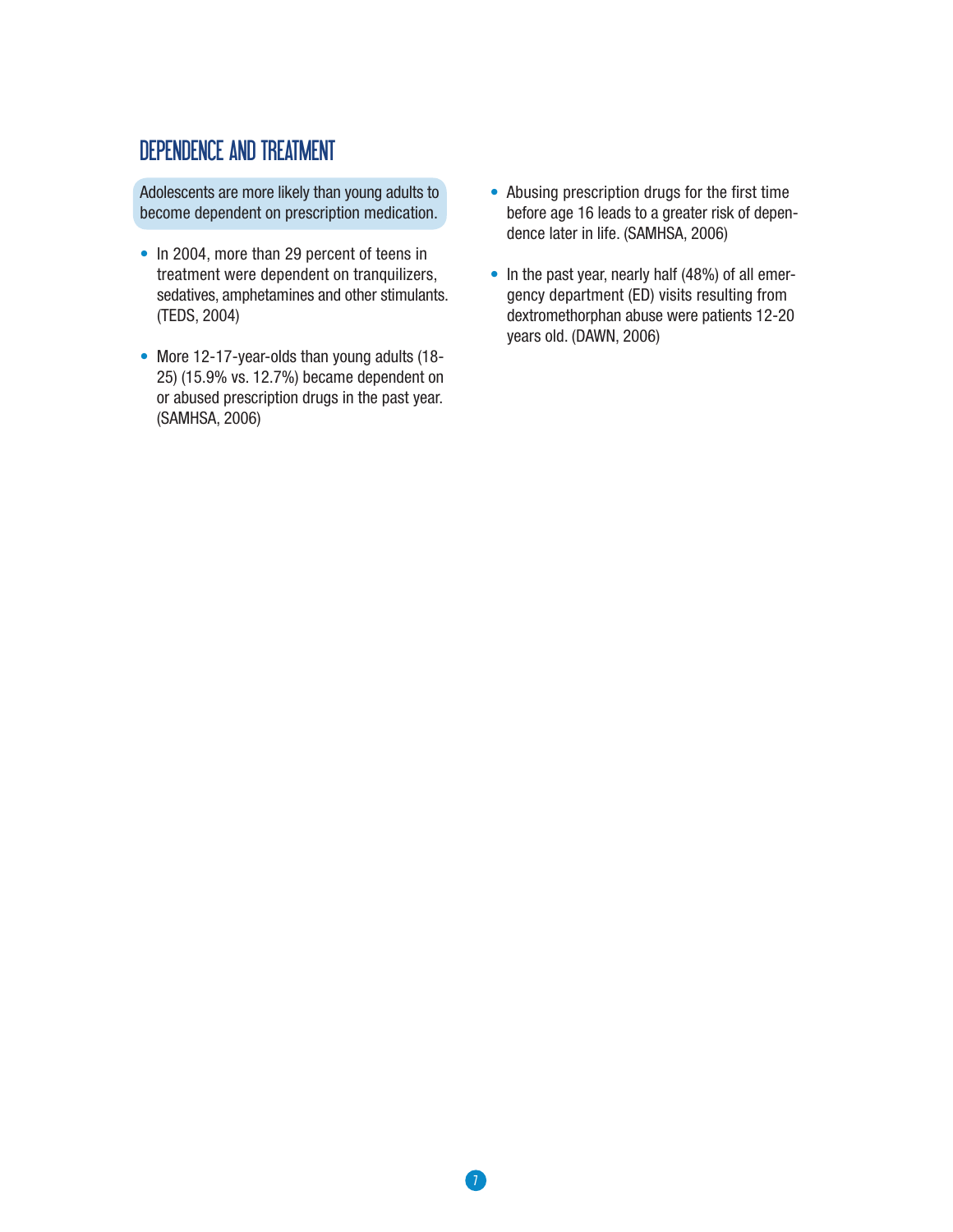## APPENDIX: DEFINITIONS

**Prescription drugs** that are most commonly abused include three classes: opioids, central nervous system (CNS) depressants and stimulants.

- **Opioids** are prescribed to alleviate pain. Examples include oxycodone (OxyContin), propoxyphene (Darvon), hydrocodone (Vicodin), hydromorphone (Dilaudid) and meperidine (Demerol).
- **CNS** depressants slow normal brain function and are used to treat anxiety and sleep disorders. In higher doses, some CNS depressants can become general anesthetics. Tranquilizers and sedatives are examples of CNS depressants and include barbiturates (Amytal, Nembutal, Seconal, Phenobarbital), benzodiazepines (Valium, Xanax) and flunitrazepam (Rohypnol).
- **Stimulants** increase alertness, attention and energy, which are accompanied by increases in blood pressure, heart rate and respiration. Stimulants are prescribed to treat narcolepsy, attention-deficit hyperactivity disorder (ADHD) and depression that has not responded to other treatments. Examples of prescription stimulants include amphetamines (Biphetamine, Dexedrine), cocaine (Cocaine Hydrochloride), methamphetamine (Desoxyn) and methylphenidate (Ritalin).

**Dextromethorphan (DXM)** is a cough suppressant found in many over-the-counter cough and cold remedies.

**Nonmedical use, misuse and abuse** of prescription drugs are all defined here as use of prescription medications without medical supervision for the intentional purpose of getting high, or for some reason other than what the medication was intended.

**Current use** refers to use of prescription drugs during the month prior to the survey interview.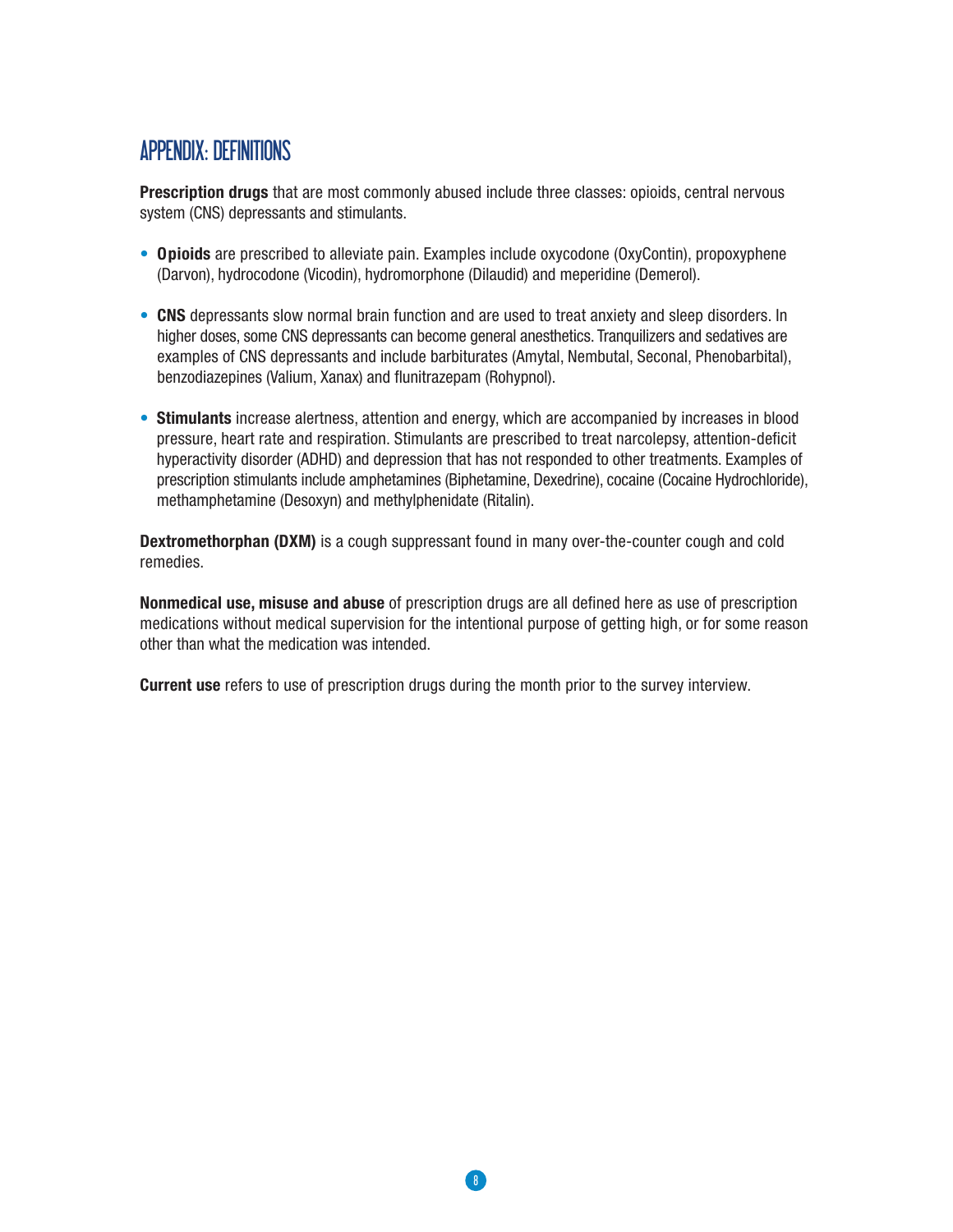## ANNOTATED REFERENCE LIST

#### **Boyd, McCabe, Cranford, and Young. "Adolescents' Motivations to Abuse Prescription Medication,"** *Pediatrics***. 2006**

A study conducted through the Institute for Research on Women and Gender, Substance Abuse Research Center, University of Michigan, Ann Arbor, MI. The 2005 sample was derived from one ethnically diverse school district in southeastern Michigan and included  $7<sup>th</sup>$ - through 12<sup>th</sup>-grade students. The focus of the study was to determine adolescents' reasons for engaging in the nonmedical (illicit) use of four classes of prescription medications and to examine whether motivations were associated with a higher risk for substance abuse problems.

URL: *<http://pediatrics.aappublications.org/cgi/content/abstract/118/6/2472>*

#### **Emergency Department Visits Involving Dextromethorphan, the New DAWN report, Issue 32, Substance Abuse and Mental Health Services Administration (SAMHSA). 2006**

This issue of The DAWN Report examines the characteristics of Emergency Department (ED) visits that involve DXM. Included are findings on the age of ED patients who used DXM and the reason for their visit to the ED. Also provided are the rates of DXM-related ED visits per 100,000 population for different age groups and the frequency with which DXM products are found in combination with alcohol. URL: *<https://dawninfo.samhsa.gov/files/TNDR10DXM.htm>*

#### **Friedman, R. "The Changing Face of Teenage Drug Abuse: The Trend Toward Prescription Drugs,"**  *The New England Journal of Medicine***. 2006**

Article topics range from teen nonmedical use of prescription drugs and illicit drugs, to how teens acquire the pills, to actually using the medication for its intended use without a prescription. The article addresses the perception among teens that prescription drugs are "safer" to use than street drugs. The article is based on The National Center on Addiction and Substance Abuse (CASA) at Columbia University and Monitoring The Future 2006 studies. Dr. Friedman is a psychiatrist and the director of the Psychopharmacology Clinic at Weill Cornell Medical College, Ithaca, NY.

URL: *<http://content.nejm.org/cgi/content/extract/354/14/1448>*

#### **Misuse of Prescription Drugs, National Survey on Drug Use and Health (NSDUH), Substance Abuse and Mental Health Services Administration (SAMHSA). 2006**

This report presents findings from the 2002, 2003, and 2004 National Surveys on Drug Use and Health on the nonmedical use of prescription-type psychotherapeutic drugs. NSDUH, an annual survey of the civilian, noninstitutionalized population of the United States aged 12 or older, covers four broad classes of prescription psychotherapeutic drugs: pain relievers, tranquilizers, stimulants and sedatives. Attention is also given to two specific drugs within these general classes: methamphetamine (a stimulant) and OxyContin (a pain reliever). NSDUH is supported by the Substance Abuse and Mental Health Services Administration of the U.S. Department of Health and Human Services.

URL: *<http://www.oas.samhsa.gov/prescription/toc.htm>*

#### **Monitoring the Future (MTF), National Institute on Drug Abuse (NIDA). 2006**

Monitoring the Future is an annual survey begun in 1976 that collects information about behaviors, attitudes, and values of American middle school, secondary school students, college students and young adults. Each year, a total of approximately 50,000  $8<sup>th</sup>$ , 10<sup>th</sup> and 12<sup>th</sup> grade students are surveyed. URL: *<http://www.monitoringthefuture.org/pressreleases/06drugpr.pdf>*

*<http://www.monitoringthefuture.org/data/06data.html#2006data-drugs>*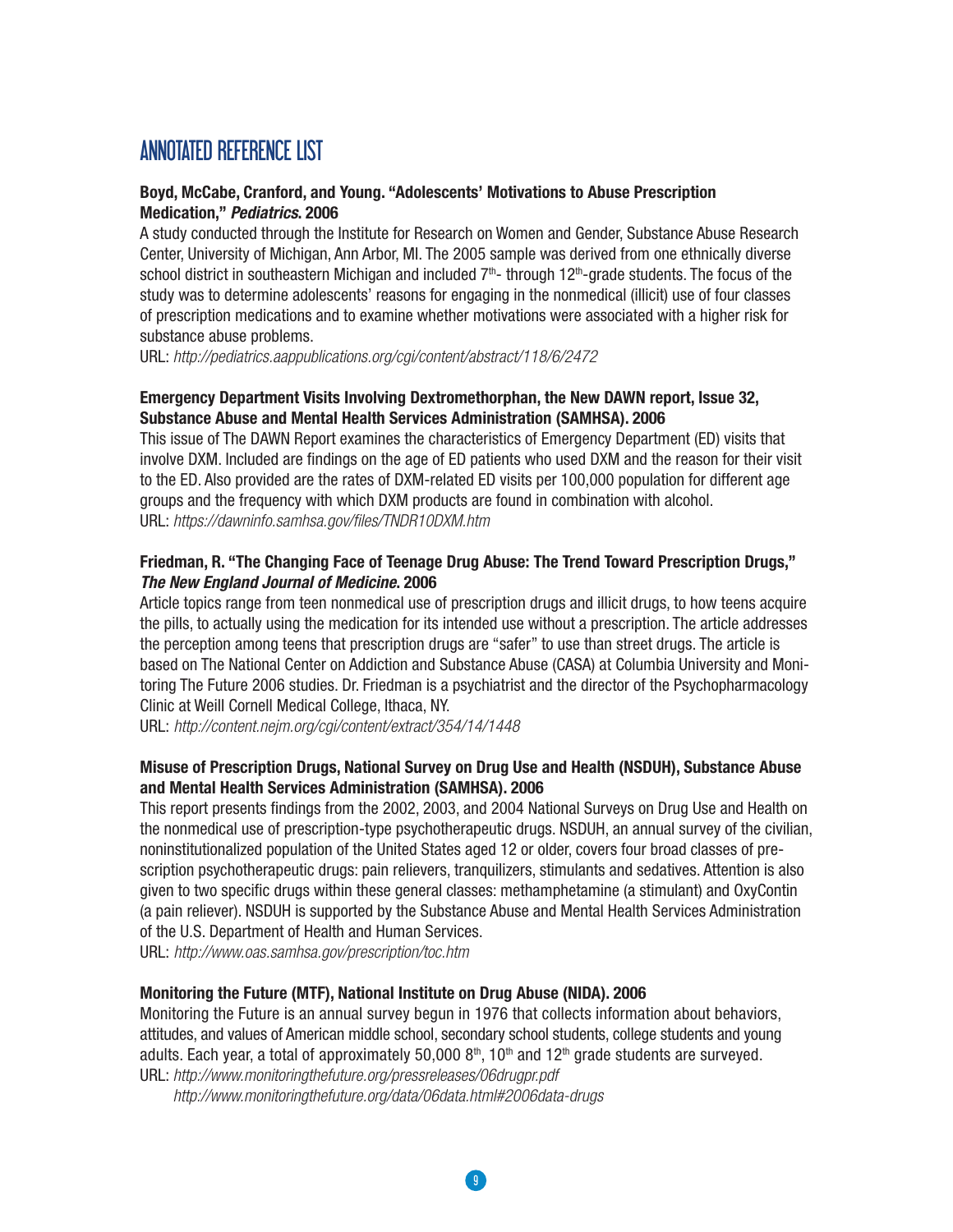### **National Survey of American Attitudes on Substance Abuse XI: Teens and Parents, an annual back-to-school survey. The National Center on Addiction and Substance Abuse at Columbia University (CASA). 2006**

For the past 11 years, CASA has been surveying attitudes of teens and their parents. CASA's back-toschool survey probes substance abuse risk. The study identifies factors that increase or diminish the likelihood that teens will smoke, drink, or use illegal drugs. The study surveyed 1,297 teens; age 12-17 (591 boys, 706 girls) and 562 parents of teens, 84 percent of whom (470) were parents of teens who completed the survey.

URL: *<http://www.casacolumbia.org/absolutenm/templates/PressReleases.aspx?articleid=451&zoneid=56>*

### **Partnership for a Drug-Free America, The Partnership Attitude Tracking Study (PATS): Teens in grades 7 through 12, 2005. 2006**

The Partnership Attitude Tracking Study tracks the attitudes about illegal drugs, providing research about the thoughts and perceptions of the Partnerships' target audiences. The survey consists of two nationally projectable samples; a teen sample for students in grades seven through 12, and a parent sample. The 2005 PATS teens' study surveyed 7,216 adolescents from all over the U.S. Data were collected from March through June 2005.

URL: *[http://www.drugfree.org/Files/Full\\_Teen\\_Report](http://www.drugfree.org/Files/Full_Teen_Report) [http://www.drugfree.org/Parent/Resources/Key\\_Findings\\_of\\_PATS\\_Spanish](http://www.drugfree.org/Parent/Resources/Key_Findings_of_PATS_Spanish)*

#### **Research Findings: Underage Alcohol Access & Consumption, Internet, Phone and Mail. Teenage Research Unlimited (TRU). 2006**

Teenage Research Unlimited, a teen marketing firm, conducted quantitative research to assess minors' online and phone alcohol ordering practices; awareness of Web sites that sell alcohol; assumptions about the practicality of using the Internet or phone to circumvent underage drinking laws; propensity to order alcohol via the Internet, phone, or mail; and their alcohol consumption habits. The online survey was commissioned by the Wine and Spirits Wholesalers of America, Inc. The survey was fielded from April 3- 11, 2006, and was completed by 1,001 people ages 14-20.

URL: *<http://www.wswa.org/public/media/tru-research/TRUSurvey080206.pdf>*

#### *Seventeen Magazine***, March Issue. 2007**

*Seventeen Magazine* was established in 1944 and designed for young women in their teens and early twenties as a guide to their lifestyle and entertainment interests. It is a monthly publication with a circulation of more than two million.

#### **Substance Abuse Treatment Admissions by Primary Substance of Abuse According to Sex, Age Group, Race, and Ethnicity, 2004 Treatment Episode Data Set (TEDS). 2006**

This report presents results from the Treatment Episode Data Set for 2004 and trend data for 1994 to 2004. The report provides information on the demographic and substance abuse characteristics of the 1.9 million annual admissions to treatment for abuse of alcohol and drugs in facilities that report to individual State administrative data systems.

10

URL: *[http://wwwdasis.samhsa.gov/webt/quicklink/US04.htm](http://www.wswa.org/public/media/tru-research/TRUSurvey080206.pdf)*